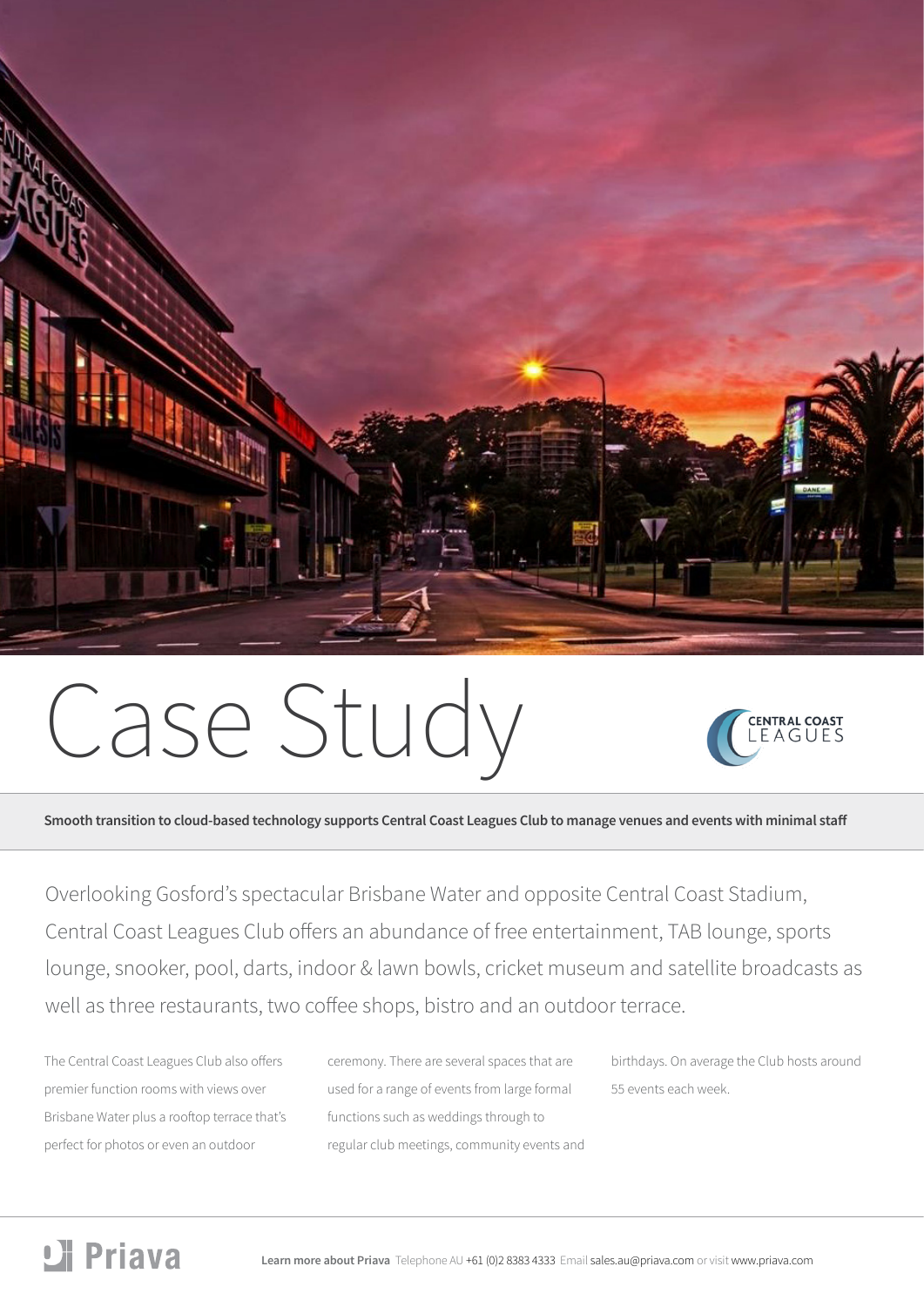

**Smooth transition to cloud-based technology supports Central Coast Leagues Club to manage venues and events with minimal staff** 

## **Key Challenge – Existing venue and events management system was coming to end of life**

Events Coordinator at Central Coast Leagues Club, Fay Toomey explains, "We had been using the Events Perfect system for over 15 years but it was coming to the end of its life and support was due to be withdrawn. I'm essentially a one woman show, so we needed a system that had the capability to save plenty of time, would be easy to use and wouldn't cause any disruption to our events business during the transition period."

## **The Results – Smooth transition to cloud leads to easier system, more reporting functions and greater time-savings**

The club moved to Priava's cloud based solution in October 2014 and according to Fay the transition was very smooth. "I was very pleased with how everything went and there were no dramas involved. We decided not to migrate all of our old information and simply have this as read only. We were able to retain our old event statuses and colour schemes and we required little training on getting used to the new system. It was a breeze."

"I found the new system really easy to manoeuvre and slide through compared with what we had before. For every action there are less key strokes involved and it's great that you can have several windows open at the same time. So if I'm working on another event and get an enquiry for a booking, I don't need to save and close down. I can see everything on the same screen and the chart can remain permanently open.

### **Easy to create proposals & reports**

"It's also easy to create a proposal" says Fay, "and we now have the facility for creating reports such as the revenue generated by a particular room." Fay is currently looking at how they can integrate the Priava system with their accounts package so she can see at a glance what invoices have been paid without having to refer back to the finance team who also have access to the system. "The integration will also help with cashflow" says Fay.



We've been providing effective venue and event management solutions for more than two decades. When you choose Priava, you are giving your business solutions to problems that are tried and tested.



All our datacentres are ISO 27001 certified with PCI compliant technology infrastructure meeting the PCI Data DSS Level 1 standard. Our EU customers can rest assured Priava complies with the Data Protection Directive and General Data Protection Regulation.

## Li Priava